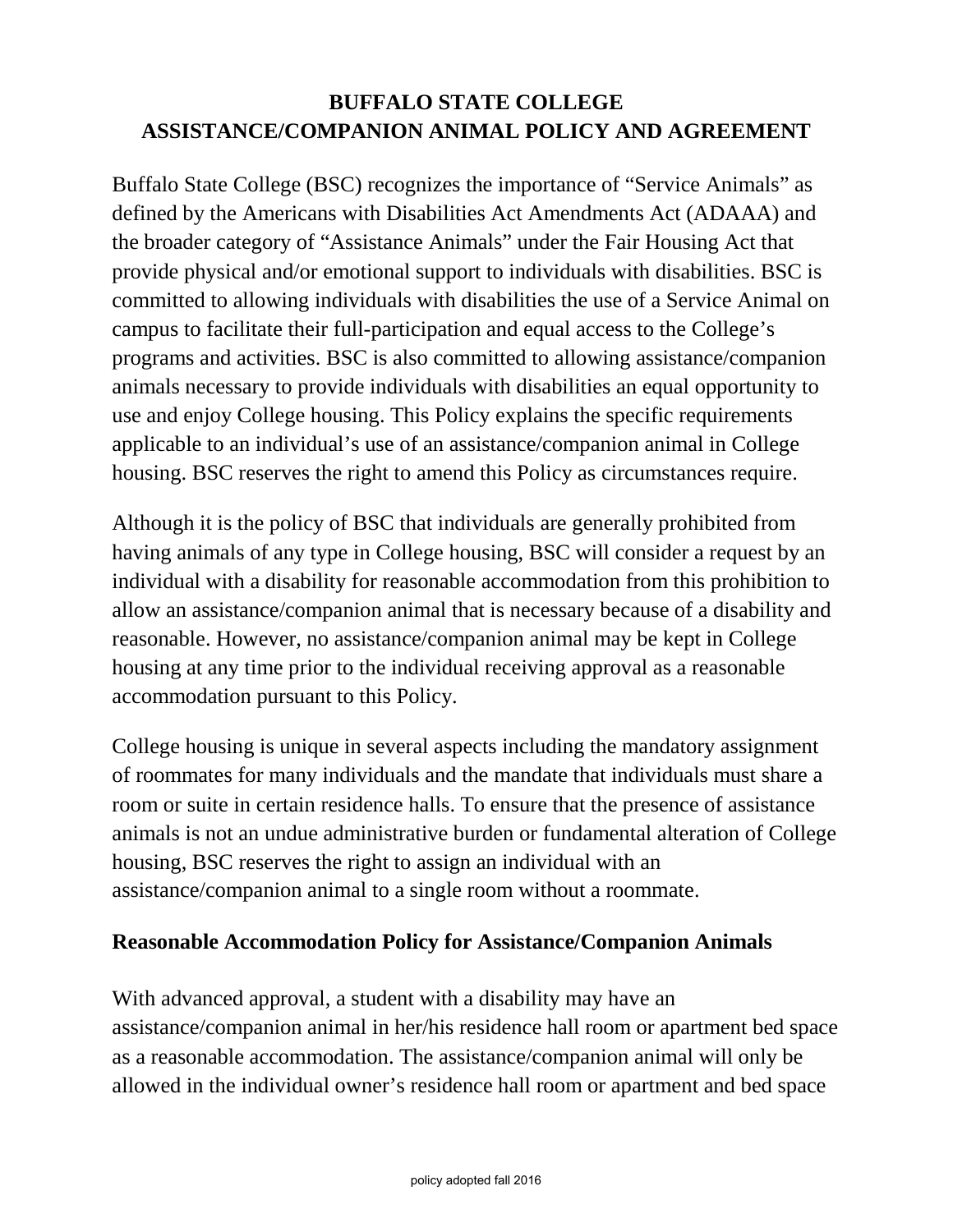and not in other buildings on campus. In order to have an assistance/companion animal in the residence halls or apartments, the following is required:

1. For new students, the request for an assistance/companion animal should be made in writing (Using the application at the end of this packet) to the Residence Life Office or the Student Accessibility Services Office at the time of the housing deposit. For continuing students, the request should be made thirty days prior to housing sign-up for the following term.

2. The request must include documentation from a third party professional (i.e. physician, psychologist, psychiatrist, social worker) who has provided treatment to the student for the disability. The documentation should include:

a. Evidence of the disability and the DSM or medical diagnosis from a licensed professional related to the use of an assistance/companion animal. This includes: a. the dates of treatment and the date at which the diagnosis was first made; b. the symptoms for which treatment was needed; c. treatments other than use of an assistance/companion animal that have been used for symptom reduction; and d. the date on which the use of an assistance/companion animal was prescribed.

b. Evidence of the connection between the diagnosis/symptoms and the use of the assistance/companion animal to treat or manage those symptoms.

c. Evidence that the student will not be able to use and enjoy the residence hall/apartments or to participate in the services or programs if the assistance/companion animal is not allowed.

3. The request must include a physical description of the animal, including height and weight, and confirmation that the animal is housebroken or confined such that housebreaking is not necessary (e.g., fish in a fishbowl). Also include any equipment that will be needed for the care of the animal.

4. The request must include a statement from a qualified veterinarian that the animal has received all appropriate vaccinations, is in generally good health, and can appropriately reside in a residence life environment without detriment to its health.

5. The presence of a companion animal cannot unduly interfere with the enjoyment of campus living facilities by roommates, suitemates and/or members of the College community. To the extent possible, the Residence Life Office will work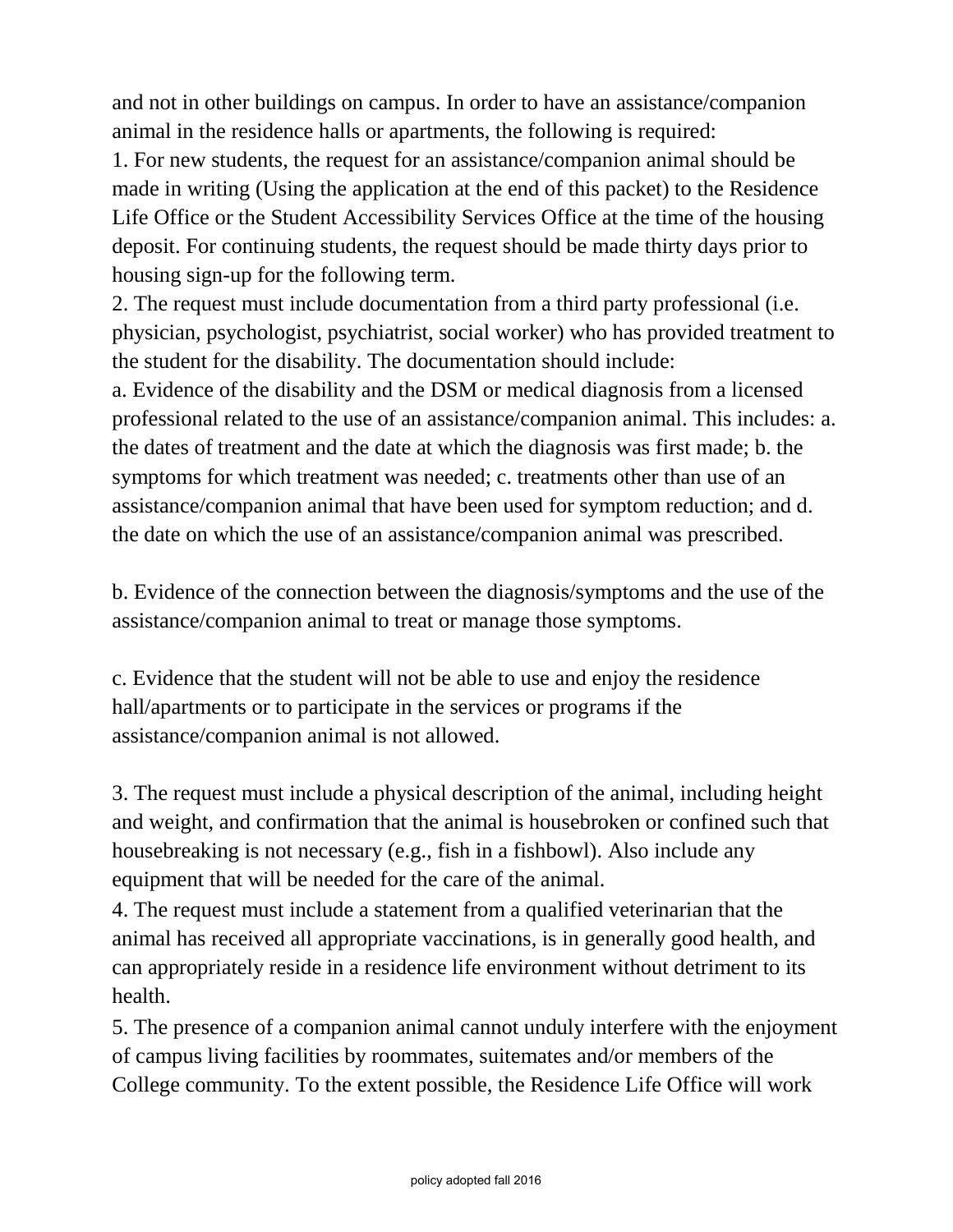with students in order to identify options that will allow for the presence of the companion animal while maintaining suitable living facilities for others.

The Student Accessibility Services Office will consult with the Residence Life Office in making a determination on a case-by-case basis of whether the presence of an assistance/companion animal is reasonable. A request for an assistance/companion animal may be denied as unreasonable if the presence of the animal:

- 1. Imposes an undue financial and/or administrative burden to the College;
- 2. Fundamentally alters College housing policies;
- 3. Poses a direct threat to the health and safety of others or would cause substantial property damage to the property of others, including College property.

BSC may consider the following factors, among others, in determining whether the presence of the animal is reasonable or in the making of housing assignments for individuals with assistance/companion animals:

1. The size of the animal is too large for available assigned housing space;

2. The animal's presence would force another individual from individual housing (e.g. serious allergies);

3. The animal's presence otherwise violates individuals' right to peace and quiet enjoyment;

4. The animal is not housebroken or is unable to live with others in a reasonable manner;

5. The animal's vaccinations are not up-to-date;

6. The animal poses or has posed in the past a direct threat to the individual or others such as aggressive behavior towards or injuring the individual or others;

7. The animal causes or has caused excessive damage to housing beyond reasonable wear and tear.

An assistance/companion animal must be contained and properly housed and restrained or otherwise under the control of the owner at all times. No owner shall permit the animal to go loose or run at large. If an animal is found running at large, the animal is subject to capture and confinement and immediate removal from College housing.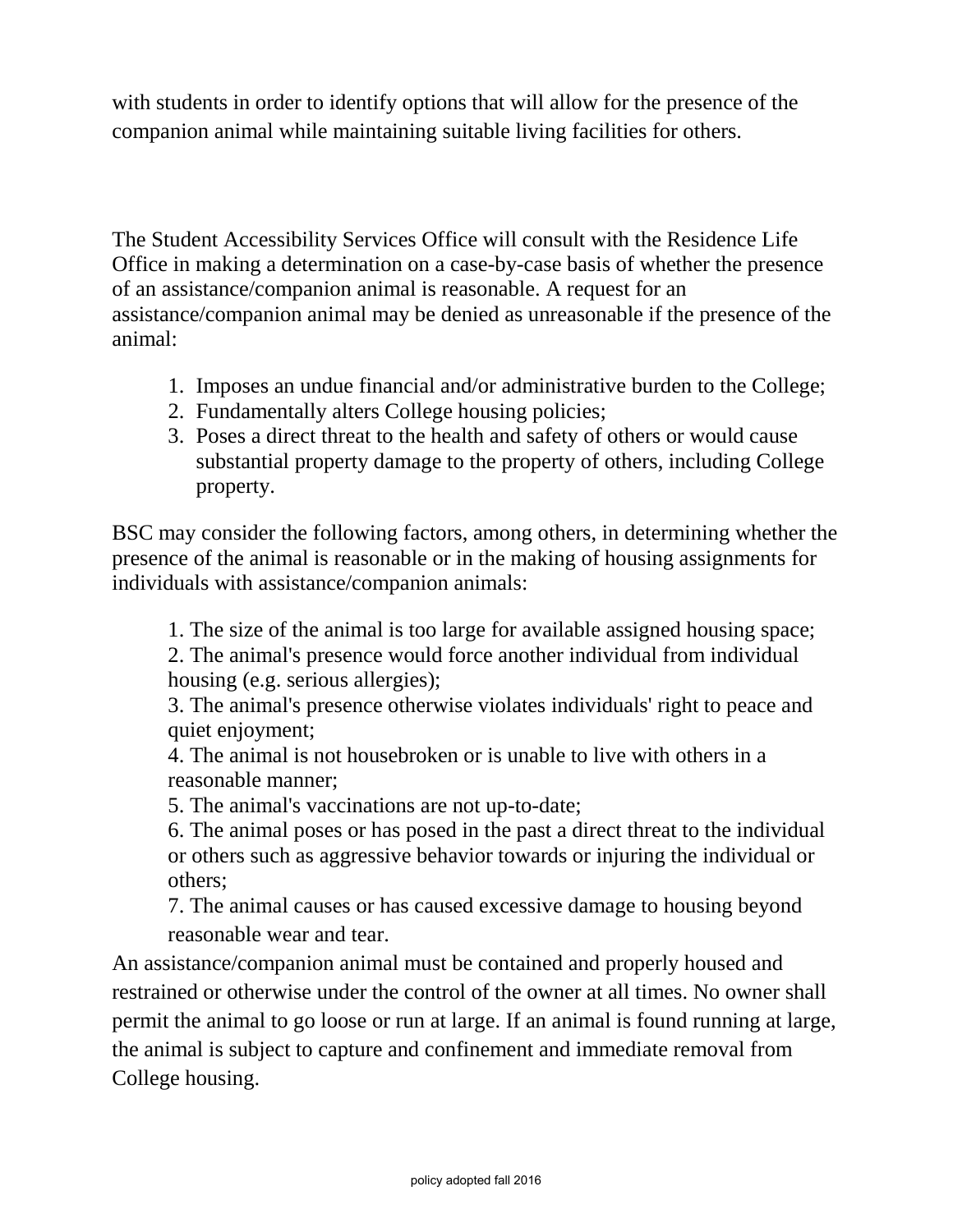The assistance/companion animal must be kept within the privately assigned individual living accommodations (e.g., room, suite, or apartment) except when taking the animal out for natural relief. When an assistance/companion animal is outside the private individual living accommodations, it must be in an animal carrier or controlled by a leash or harness. Assistance/companion animals are not allowed in any College facilities other than College residence halls (e.g. dormitories, suites, apartments, etc.) to which the individual is assigned.

### **Individual's Responsibilities for Assistance/Companion Animal**

If the College grants an individual's request to live with an Assistance Animal, the individual is solely responsible for the custody and care of the Assistance Animal and must meet the following requirements:

### **A. General Responsibilities**

- 1. The owner must abide by current city, county, and state ordinances, laws, and/or regulations pertaining to licensing, vaccination, and other requirements for animals. It is the individual's responsibility to know and understand these ordinances, laws, and regulations. The College has the right to require documentation of compliance with such ordinances, laws, and/or regulations, which may include a vaccination certificate. The College reserves the right to request documentation showing that the animal has been licensed.
- 2. The assistance/companion animal is only allowed in College housing and not permitted in other areas of the College (e.g. dining facilities, libraries, academic buildings, athletic building and facilities, classrooms, labs, individual centers, etc.).
- 3. The owner is required to clean up after and properly dispose of the animal's waste in a safe and sanitary manner and, when provided, must use animal relief areas designated by BSC.
- 4. The owner is required to ensure the animal is well cared for at all times. Any evidence of mistreatment or abuse may result in immediate removal of the assistance/companion animal and/or discipline for the individual.
- 5. An individual with a disability may be charged for any damage caused by his or her assistance/companion animal beyond reasonable wear and tear to the same extent that it charges other individuals for damages beyond reasonable wear and tear. The owner's living accommodations may also be inspected for fleas, ticks or other pests if necessary as part of the College's standard or routine inspections. If fleas, ticks or other pests are detected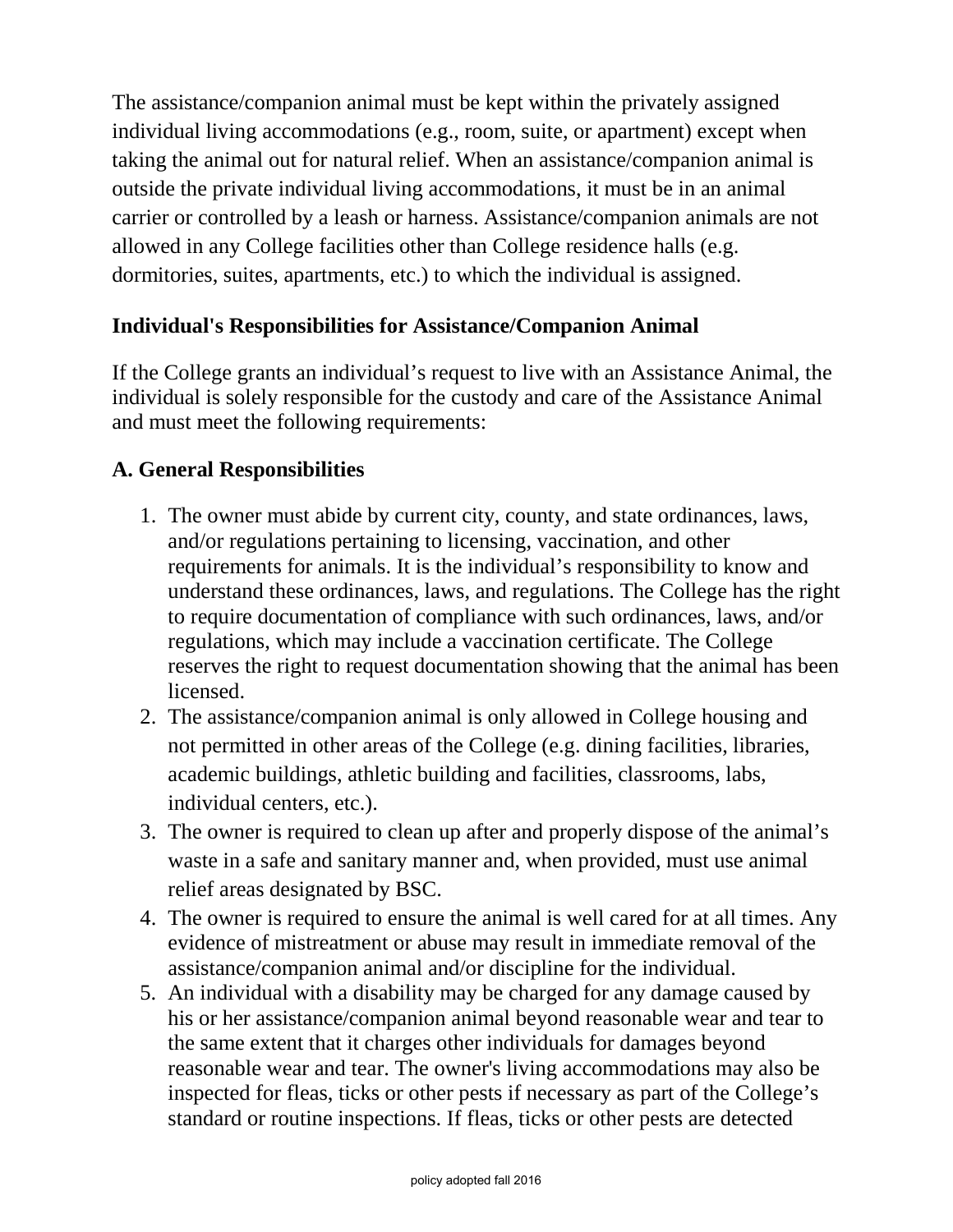through inspection, the residence will be treated by a College-approved pest control service. The owner will be billed for the expense of any pest treatment above and beyond standard pest management in the residence halls. The College shall have the right to bill the individual's account for unmet obligations under this provision

- 6. The Owner must fully cooperate with College personnel with regard to meeting the terms of this policy and developing procedures for care of the animal (e.g., cleaning the animal, feeding/watering the animal, designating an outdoor relief area, disposing of feces, etc.).
- 7. Assistance/companion animals may not be left overnight in College Housing to be cared for by any individual other than the owner. If the owner is to be absent from his/her residence hall overnight or longer, the animal must accompany the owner.
- 8. The owner is responsible for ensuring that the assistance/companion animal is contained, as appropriate, when the owner is not present during the day while attending classes or other activities.
- 9. The owner agrees to abide by all equally applicable residential policies that are unrelated to the individual's disability such as assuring that the animal does not unduly interfere with the routine activities of the residence or cause difficulties for individuals who reside there.
- 10.The animal is allowed in College housing only as long as it is necessary because of the owner's disability. The owner must notify the Student Accessibility Services Office in writing if the assistance/companion animal is no longer needed or is no longer in residence. To replace an assistance/companion animal, the new animal must be necessary because of the owner's disability and the owner must follow the procedures in this Policy and the Reasonable Accommodation Policy when requesting a different animal.
- 11.BSC personnel shall *not* be required to provide care or food for any assistance/companion animal including, but not limited to, removing the animal during emergency evacuation for events such as a fire alarm. Emergency personnel will determine whether to remove the animal and may not be held responsible for the care, damage to, or loss of the animal
- 12.The individual must provide written consent for the Student Accessibility Services Office to disclose information regarding the request for and presence of the assistance/companion animal to those individuals who may be impacted by the presence of the animal including, but not limited to, relevant College personnel and potential and/or actual roommate(s)/neighbor(s). Such information shall be limited to information related to the animal and shall not include information related to the individual's disability.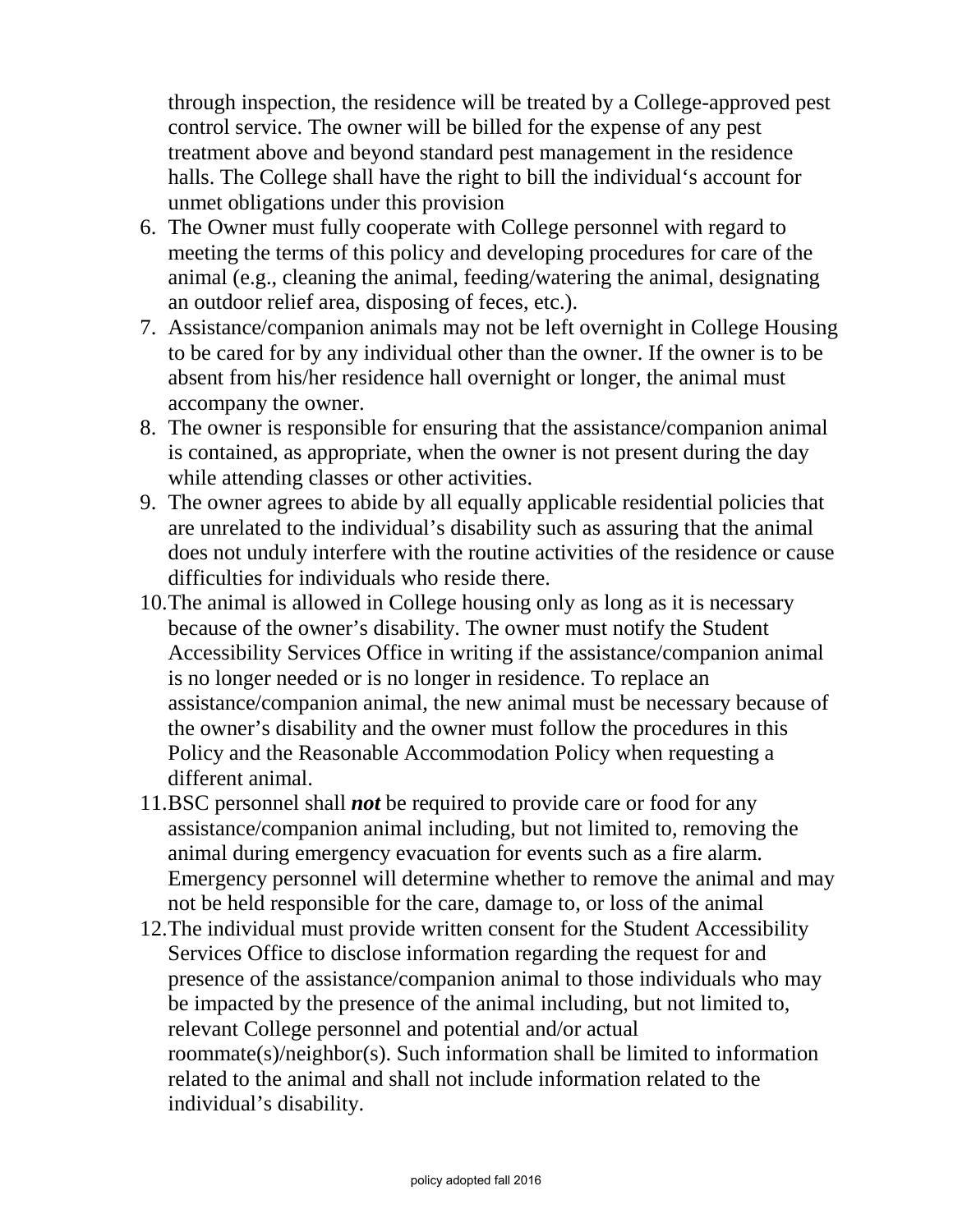## **B. Removal of Assistance/Companion Animal**

The College may require the individual to remove the animal from College housing if:

- 1. The animal poses a direct threat to the health or safety of others or causes substantial property damage to the property of others;
- 2. The animal's presence results in a fundamental alteration of a College program;
- 3. The owner does not comply with the owner's Responsibilities set forth above;
- 4. The animal or its presence creates an unmanageable disturbance or interference with the College community.
- 5. Any removal of the animal will be done in consultation with the Student Accessibility Services Coordinator;
- 6. Should the assistance/companion animal be removed from the premises for any reason, the owner is expected to fulfill his/her housing obligations for the remainder of the housing contract

By my signature below, I verify that I have read, understand and will abide by the requirements outlined here and I agree to provide the additional information required to complete my request for an assistance/companion animal under the College's Assistance/Companion Animal Policy for College Housing. I agree to abide by the requirements applicable to assistance/companion animals. I understand that if I fail to meet the requirements set forth in the Policy, BSC has the right to remove the assistance/companion animal and I will be nonetheless required to fulfill my housing, academic, and all other obligations for the remainder of the housing contract.

I furthermore give permission to the Student Accessibility Services Office to disclose to others impacted by the presence of my assistance/companion animal (e.g., Residence Life staff, potential and/or actual roommate(s)/neighbor(s)) that I will be living with an animal as an accommodation. I understand that this information will be shared with the intent of preparing for the presence of the assistance/companion animal and/or resolving any potential issues associated with the presence of the assistance/companion animal.

I further recognize that the presence of the assistance/companion animal may be noticed by others visiting or residing in College Housing and agree that staff may acknowledge the presence of the animal, and explain that under certain